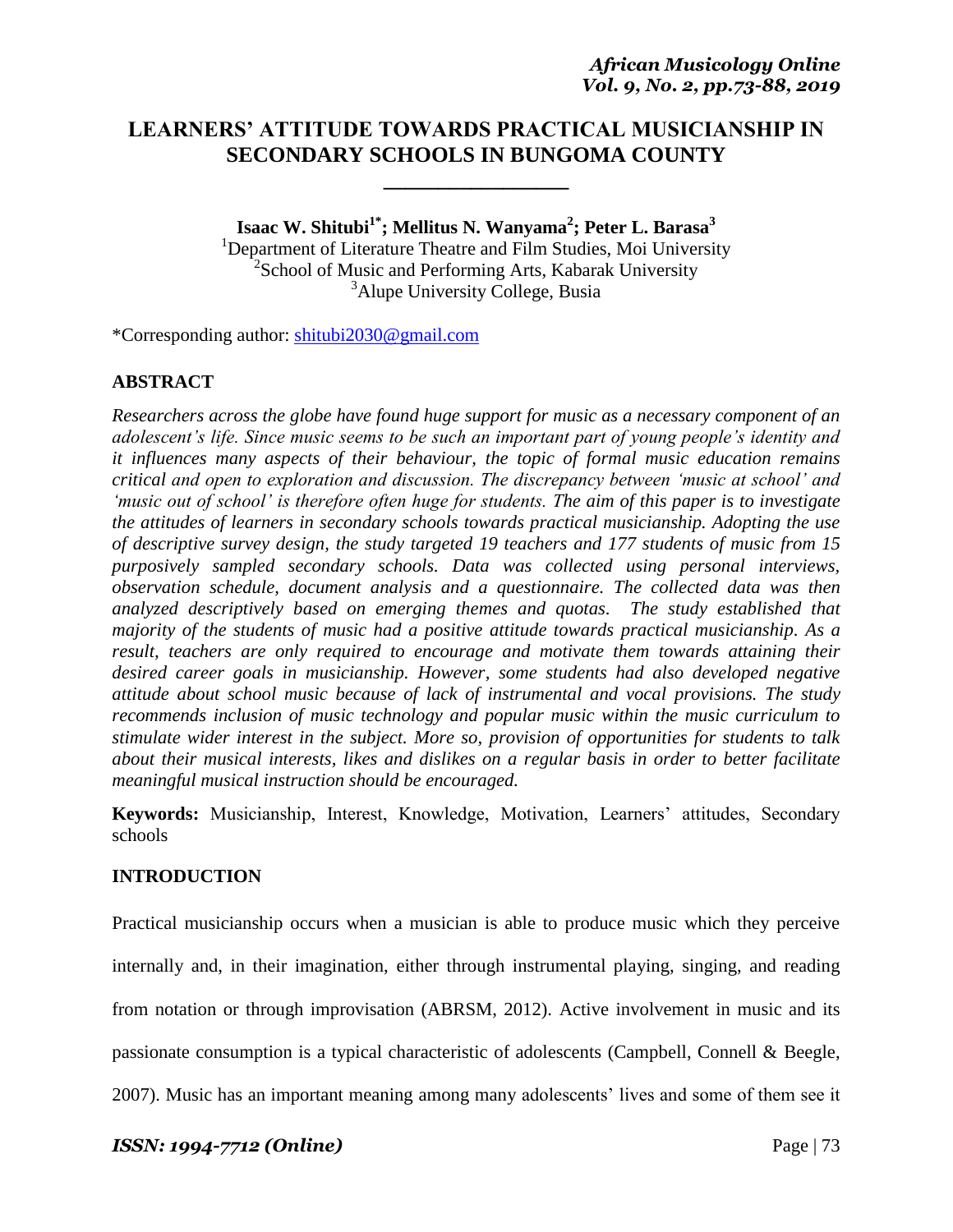as vital part of their identity, either as music performers (by playing it, composing it, writing lyrics and dancing to it among other activities) or as passionate listeners and collectors of music pieces.

Campbell et al. (2007) identified five principal themes within the expressed meanings of music by adolescents to include; identity formation in and through music, emotional benefits, music"s life benefits, including character-building and life skills, social benefits and positive and negative impressions of school music programs and their teachers. Involvement in music listening and activity can take place easily in informal as well as formal contexts, and the relationship between music in and out of school can be rather complex (Lamont, Hargreaves, Marshall & Tarrant, 2003).

School is the right place where students have a chance to get to know valuable works of art and by doing so, they have a chance to approach art closely (Vidulin-Orbanić & Duraković, 2012). Musical performance enhances skill acquisition, perfection and co-ordination, thus development of confidence in learners. Musical art and culture therefore have a common goal which entails to educate and create critical listeners and music connoisseurs gaining insight into the basic components of music. (Atanasov, & Margetić, 2011).

The Croatian National Curriculum Framework signifies music as an art pointing out the "role music plays in formation of personal and social-cultural beliefs and worldviews (National Curriculum Framework, 2010, p. 153). This study therefore explores learners" attitudes towards social and practical musicianship. According to Hallam (2010), active involvement with music has effects on the intellectual, social and personal developmental of children, and young people which contribute to enhancement of practical musicianship through performance. Musical skills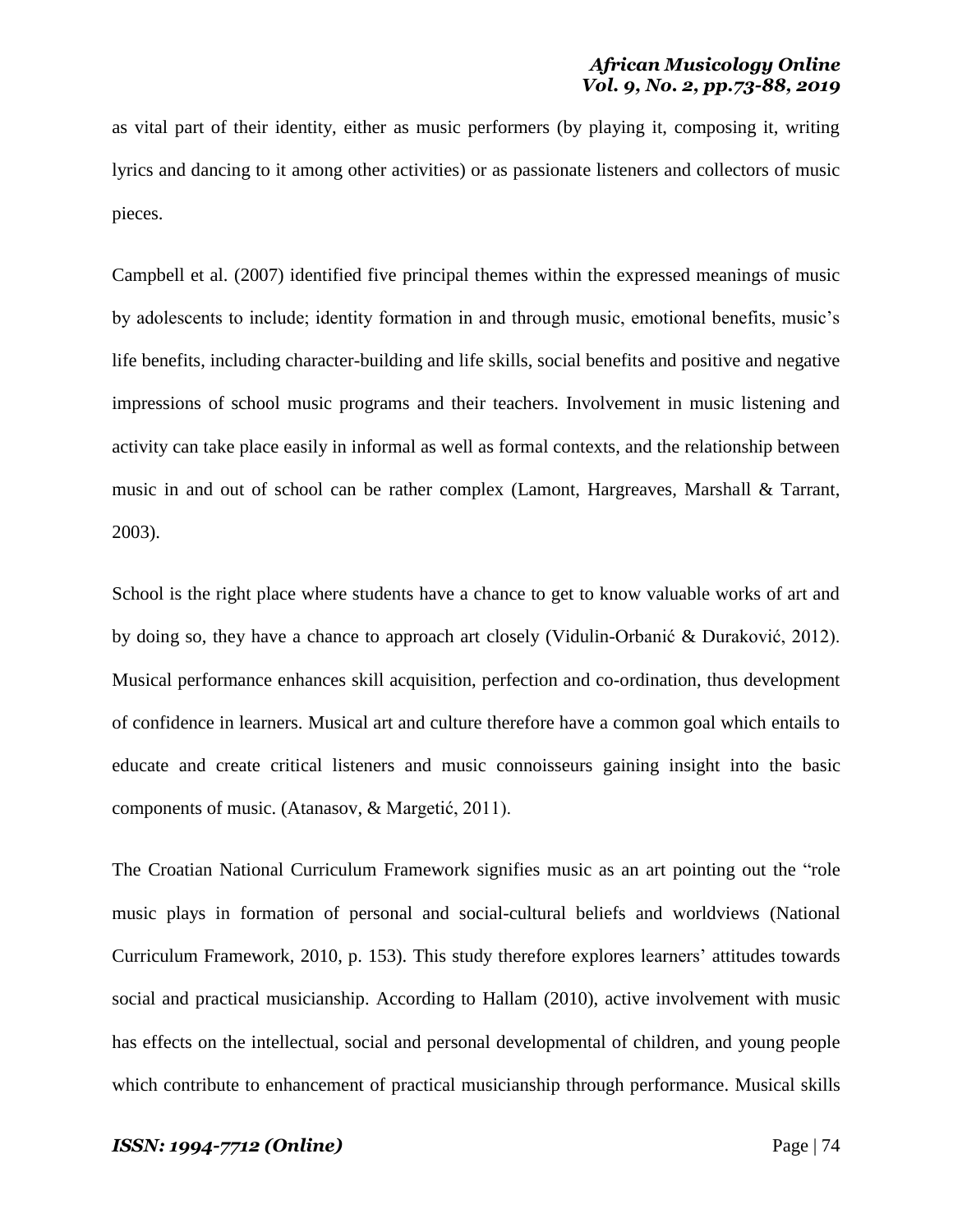may therefore transfer to other activities such as leadership, creativity and organisation skills if the processes involved are similar. However positive effects of engagement with music on personal and social development only occur if it is an enjoyable and rewarding experience (Hallam, 2010).

A highly legitimate motive stated for the use of informal teaching strategies is to increase students' engagement with and motivation for music education in school (Green, 2002, 2008; Folkestad, 2006). The image of Swedish students' motivation that has emerged through the national evaluation and previous research is partly contradictory. Students enjoy the music subject and appreciate being able to play music in groups (Skolverket, 2004b). Music curricula have increasingly become characterized by current music culture and – at least parts of – popular music are being integrated into the subject (see Karlsson & Karlsson, 2009). Despite this, it appears that students experience the subject as old-fashioned and that it lacks breadth of genres (Skolverket, 2004a). Western instructional methods which stress more on playing of western instruments and reading music notations still take centre stage in music education in Kenya. However, Wanjala, (2003) states that graduates who have undergone music classes in primary school, secondary schools and even universities often find themselves well-endowed with theoretical knowledge and little knowledge in practical musicianship.

Using appropriate complimentary teaching strategies, resources and repertoire across music classrooms, studios and ensembles helps in the acquisition of skills, knowledge, and artistic ability to perform music in different learning contexts. There is strong evidence that deep learning is enhanced when educators use 'multiple representations' by offering several mutually supportive sources or experiences for learning" (Nuthall, 1999).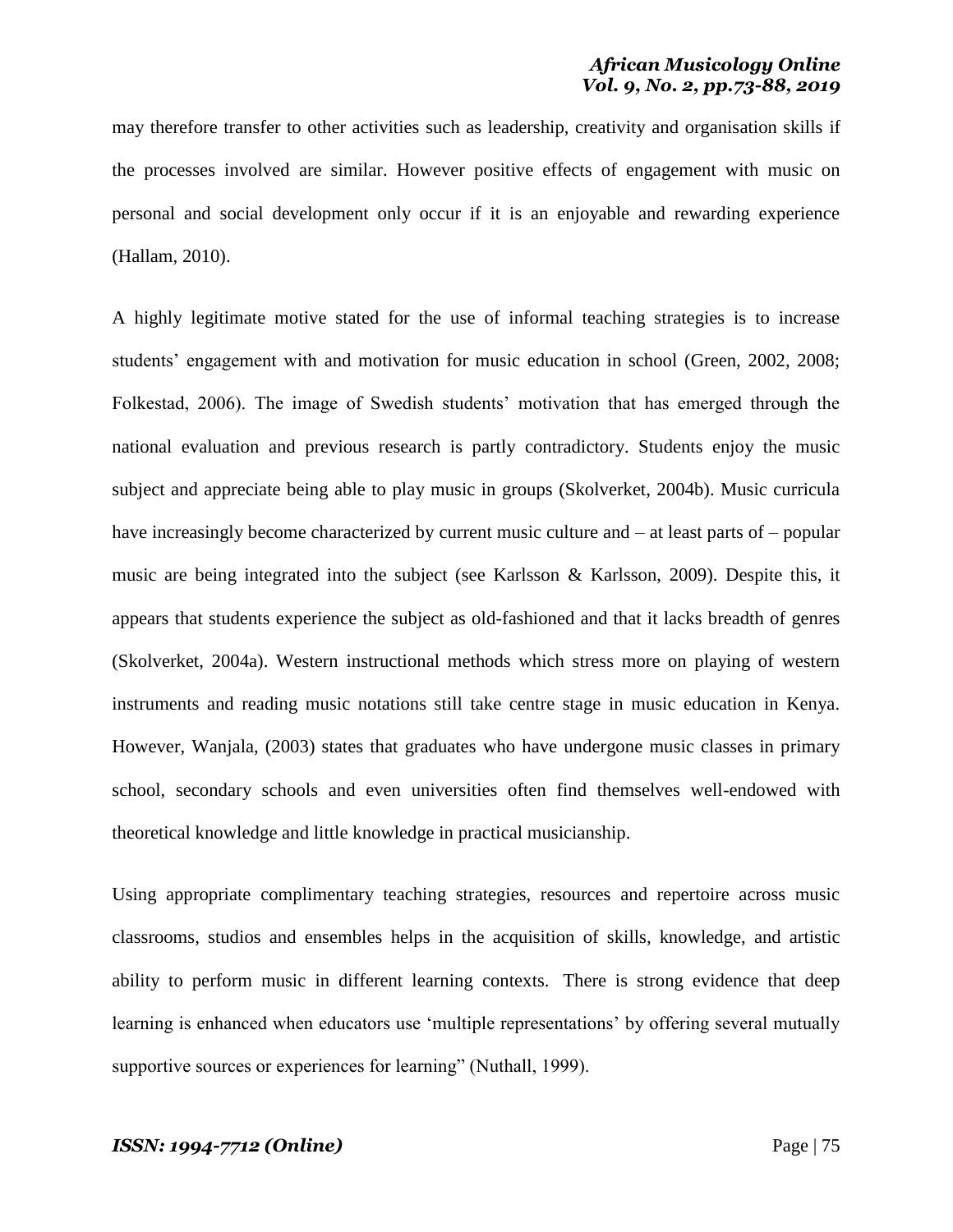### **LITERATURE REVIEW**

The review of underpinning literature recognizes the power of music to bring enjoyment, pleasure, beauty, happiness and satisfaction to people"s lives (Sloboda, 2012). Hughes (2013) describes music within education as "an exercise in friendship and co-operation where the completed whole is more than the sum of the parts, that represents a goal which few subjects in the curriculum can readily be attained (p. 17). As Bentley (2005) claims, success in music education is largely based on the positive attitudes of learners and failure based on negative attitudes. According to Brocklehurst (2011) success in the teaching of music "depends on creating favorable dispositions and positive constructive attitudes as well as imparting information and developing skills" (p. 57). Therefore, the creation of positive attitudes towards music is essential, since it determines the quantity and quality of musical teaching and learning; by contrast, the creation of negative attitudes (as with any subject) may result in it becoming perceived as dull, while learners of Music may sense unimportance or aimlessness in musical teaching.

The power of music education can be measured through its contribution towards the development of learners" intelligence as well as in the development of creative thought and action; the exploration of values; and the development of perceptual skills and engagement in practical musicianship (Gulbenkian Report, 2012).The ideal goal of music education in schools is to ensure that learners participate in music making and listening (Kaplan, 2006), as well as to equip them with the ability to make rational choices about music (Peters & Miller, 2012). Music education within a school can be evaluated according to six elements (Jorgensen, 2008), each of which relates to Kaplan's (2006) social and aesthetic parameters: music, teaching, learning,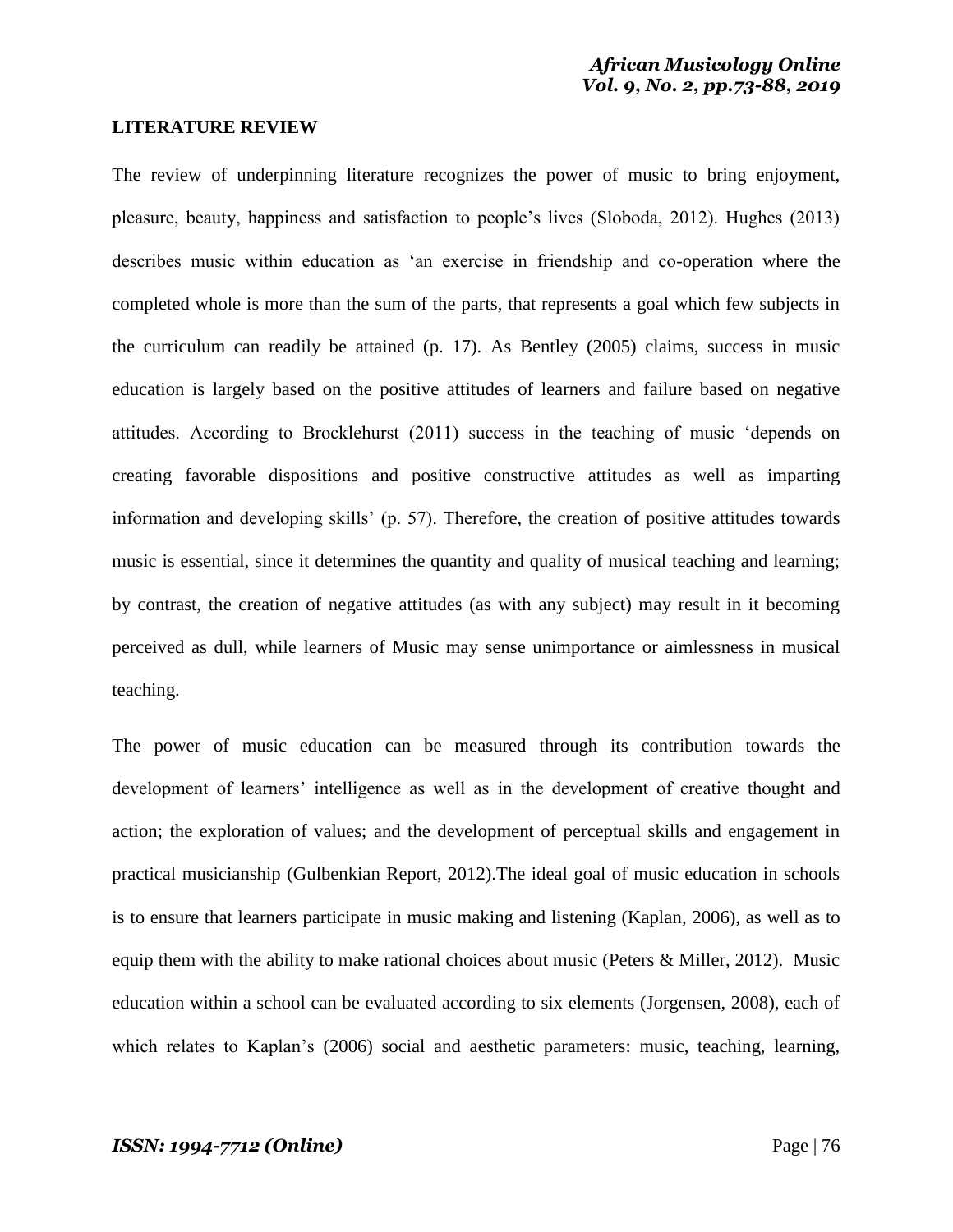instruction, curriculum and administration. All of these aspects have the power to influence learners' attitudes towards musicianship.

Brocklehurst (2011) asserts that learners' attitudes towards general musicianship can be influenced by many factors dependent upon the environment in which pupils grow up and the treatments they receive from both home and school. If success in music education is based upon the construction of positive attitudes among pupils (Bentley, 2008) then the evaluation of the factors that influence and affect learners' attitudes is vital. Moreover, if learners' voices can be considered as a valuable source of educational evaluation and agent for school improvement", then knowledge of learners" attitudes and their reasons for holding them may provide useful information for all involved in the educational setting, including teachers of Music, head teachers, and curriculum planners (Sanderson & Savva, 2014). As the Programme for International Student Assessment (PISA, 2003) denotes, while the development of attitudes has not always been an explicit focus of teaching in schools, it is increasingly being explicitly identified as a major goal of schooling and should, therefore, also be regarded as a significant outcome of the learning process and future development of learner musicianship skills and engagement.

Development of group performances promotes interest in music. This explains the formation of the Kenya Music Festival (KMF), which is among the national organs that have greatly influenced musicianship in Kenya. It has by far been the most promising forum for developing practical skills in vocal, instrumental and dance music. KMF is an annual event organized under the auspices of Ministry of Education and an excellent auxiliary service to formal Education (Kuria (1997), cited in Wanjala, 2013) whose objective is to promote the study and performance of music and dance and to enhance cultural development and creativity.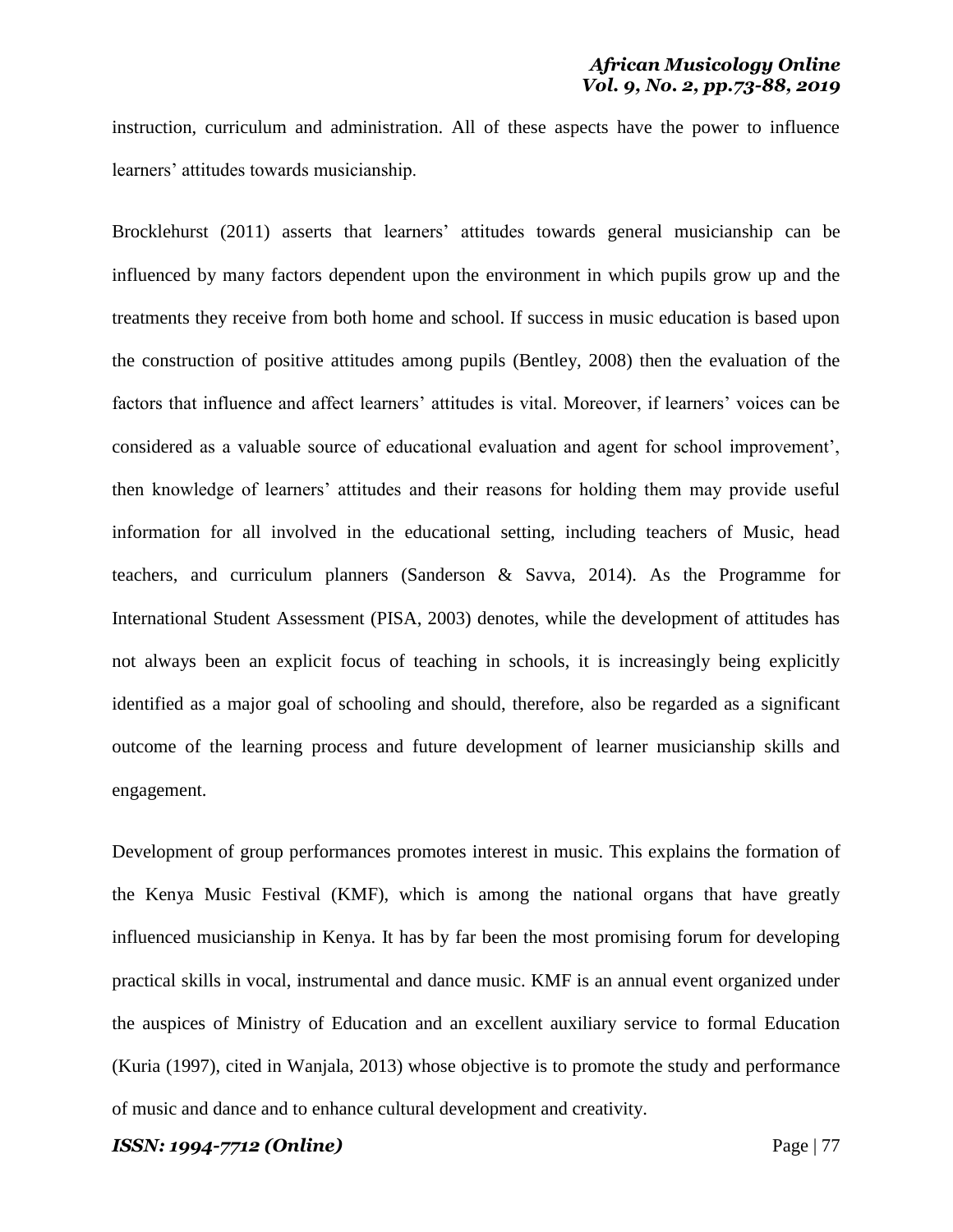### *African Musicology Online Vol. 9, No. 2, pp.73-88, 2019*

KMF is open to pupils, students and teachers in educational institutions including primary and secondary schools, Teachers' colleges (Diploma and Primary Teachers' Colleges), Technical Institutes, Youth Polytechnics, Institutes of Technology and Universities. This wide spectrum of participation undoubtedly justifies KMF as a suitable forum for determining various traits of musicianship as well as levels of excellence among musicians in Kenya. This is because through it, individual and group talents from all over the country are displayed. For many participants, KMF is a tremendously fulfilling experience and a forum for venting one's musical expression in addition to providing a practical context for the music knowledge obtained in class.

### **Learners Attitude towards Music Education for Life & Inclusion**

Contributing to the lives of children and adolescents is important in and of itself and should in no way be dismissed. Music experiences can form the context in which much human development occurs (McPherson, 2006). Yet, it is possible that a traditional school music experience of the highest quality can actually deter engagement later in life. A number of participants in Arasi's (2008) study reflected on their high school choral experiences with such fondness that they seemed to doubt whether similar experiences were even available to adults. They may in fact have built unrealistic expectations if the only reason to pursue community singing opportunities is to make them "feel the way they felt in their high school choir" (Arasi, 2008, p. 32). As beneficial as school music activities can be, music need not merely be a feature of childhood that people eventually outgrow.

Although relatively few graduates of school-based ensembles ever seek out similar performance outlets in adult life (Myers, 2008; Regelski, 2006), most research considering participatory music involvement among adults has limited itself to these kinds of organized activities. There are societal institutions that essentially duplicate the school music model (North & Hargreaves,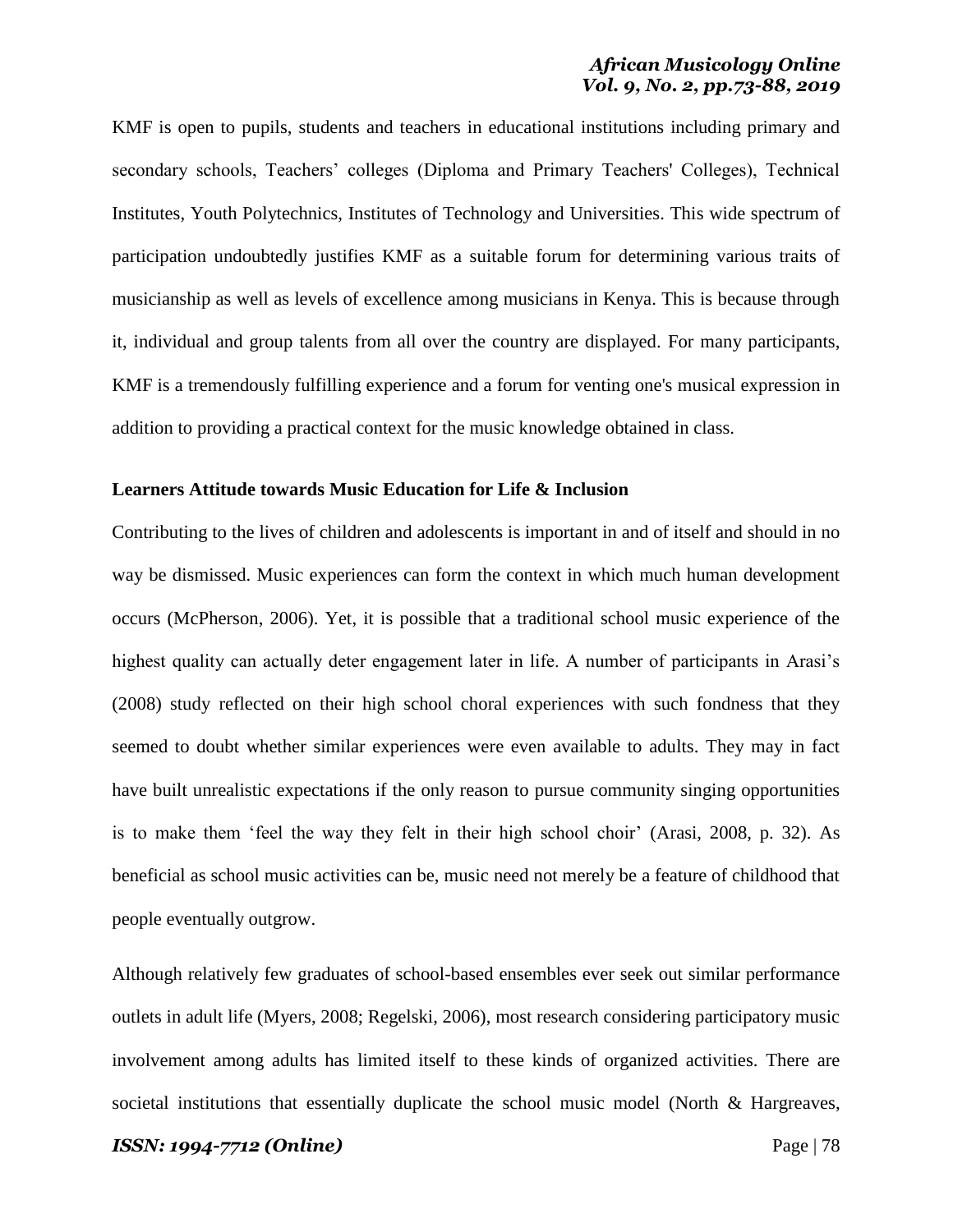### *African Musicology Online Vol. 9, No. 2, pp.73-88, 2019*

2008). They provide formal music instruction, usually teacher-centred, often focused on preserving certain cultural elements of music, including 'high art' traditions. Such institutions include church music groups, community bands, and adult beginning classes (see Coffman, 2002, for a review). Of course, formally organized music activities are but one kind of outlet for adult music-making. One could argue that music education is oriented toward these activities to such an extent that it effectively only prepares the very few graduates who aspire to be university music majors. For those students who do not aspire to this end, music will likely occupy leisure time and informal settings when they become adults.

What they need most are the skills of independent musicianship (Regelski, 2008), so they need not rely on an ensemble director, printed sheet music, and an externally imposed schedule in order to make music. The skills of vernacular musicianship, traditionally ignored by school music programs in the US, would seem useful: playing by ear, improvising, song writing, group collaboration, and basic fluency on more than one instrument (e.g., McGillen & McMillan, 2005; Miell & Littleton, 2008; Woody & Lehmann, 2010). For these reasons, a number of music educators and researchers have advocated the integration of the informal learning practices of vernacular musicians into school-based music education (Green, 2008; Jaffurs, 2004; O"Flynn, 2006). This is no small task, given some of the longstanding traditions of formal music teaching. Pitts (2005) warned against trying to replicate within schools what works so well outside them:

Music teaching in schools needs to be compatible with, but distinctive from, the musical learning in which students are engaged beyond the classroom, so that students are encouraged in their independent learning by teachers who retain a credible and supportive role (p. 128).

Wood winds, especially reeded instruments, seem to be a better choice for students who have hearing problems, because players can feel the vibrations from the reed through their teeth on the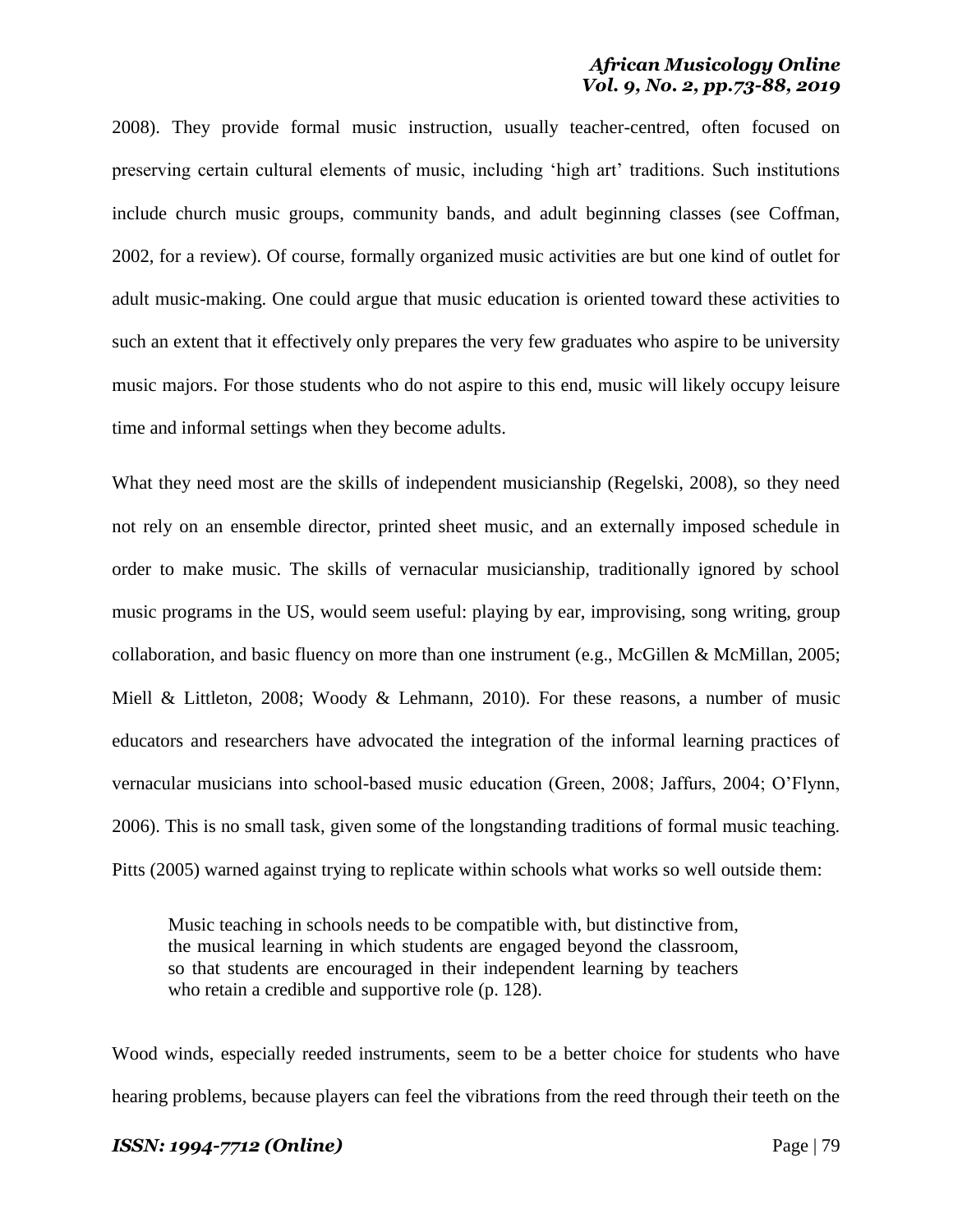mouthpiece. Feeling the vibrations can mimic hearing and help students become successful on the instrument. Woodwinds, however, are harder for students who lack fine motor control because of the independence and speed needed in the fingers. Percussion is a great choice overall for most children with disabilities because there are so many different percussion instruments than can be played; it is possible to find an instrument for the various needs of every student (Mcdowell, 2010).

Even with the new educational laws protecting students with disabilities in both general and music classrooms, there are still many issues with current inclusion practices. Two of the biggest issues are the fact that teachers may not have been trained or given pre-service experience teaching students with disabilities, especially if they graduated from college more than a decade ago. "Teacher educators often have little or no preparation as to how to educate future music educators regarding the inclusion of music students with disabilities or how to plan, implement, and assess lessons in self-contained and inclusive music classrooms (Hammel &Hourigan, 2011, p. 45).

The understanding of music involves the mastery of its various layers of meaning. Sometimes this meaning can be acquired through human insight; at other times, it can be learned. Keith Swanwick examines this relationship on three levels: in considering music as a way of knowing; as the apparent predicament between qualitative and quantitative research paradigms; and as a tension in education. Keith Swanwick guides his reader from a theoretical exploration of musical knowledge, through an examination of ways of researching the musical experience to a concluding section which will be of direct practical help to teachers. He suggests ways in which music education can be a vital transaction, giving examples across a range of music teaching, including school classroom and instrumental studios (Swanwick, 1979).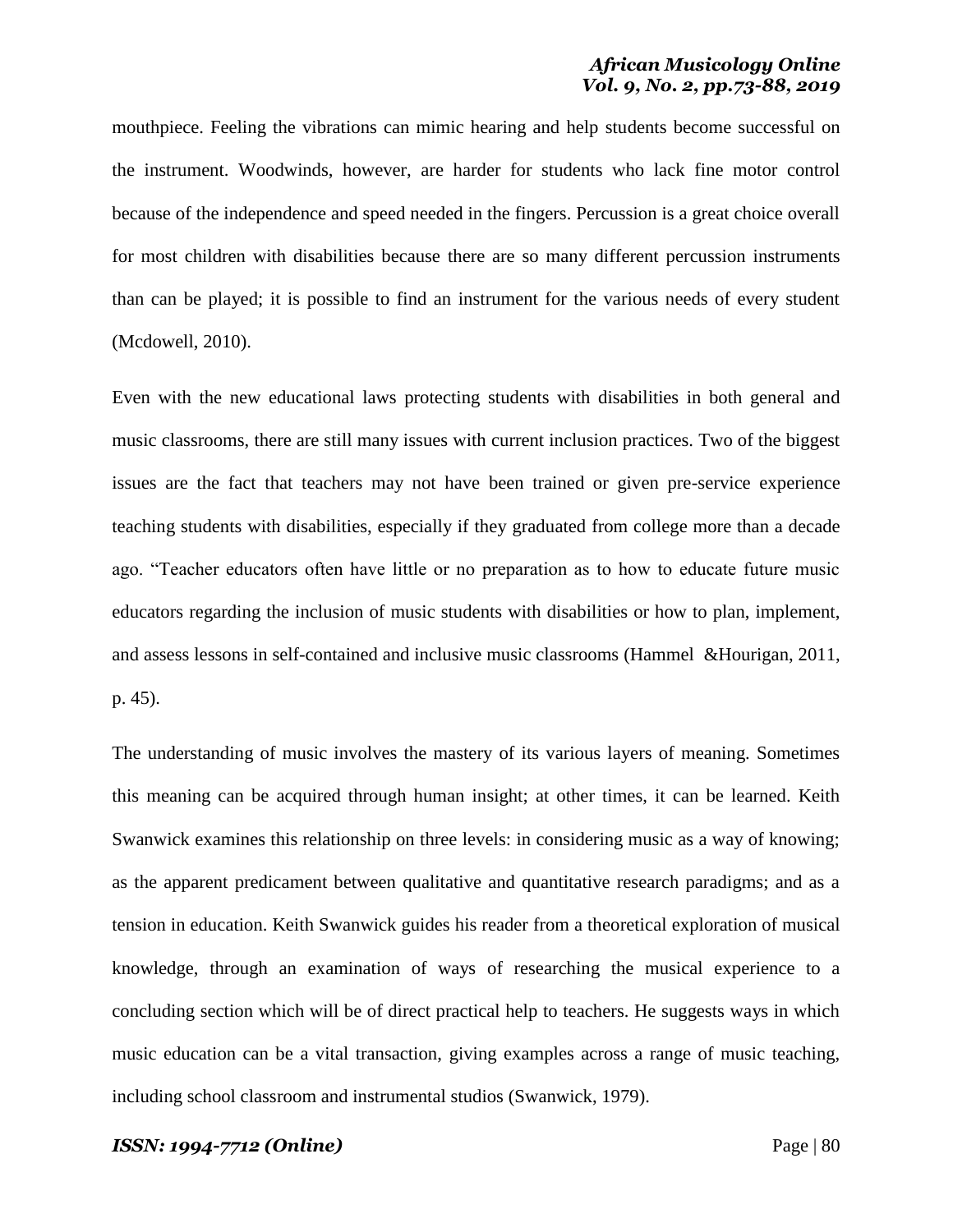### **METHODOLOGY**

The study was carried out in Bungoma County. This study was based on constructivist research paradigm which presents people as constructors of their own understanding and knowledge of the world, through experiencing things and reflecting on those experiences (Bereiter, 1994). In the classroom, the constructivist view of learning can point towards a number of different teaching practices. In the most general sense, it usually means encouraging students to use active techniques (experiments, real-world problem solving) to create more knowledge and then to reflect on and talk about what they are doing and how their understanding is changing. The teacher makes sure he/she understands the students' pre-existing conceptions, and guides the activity to address them and then build on them (Herrington & Oliver, 2000).

Only a student's own internal motivation can provide the initiative for long-term successful learning (Gruender, 1996). Piaget (1969) posited that the human mind creates schemata structures by which individuals intellectually adapt to and organize the environment. For Piaget, this process takes place via the dual methods of assimilation and accommodation.

The study adopted a descriptive Survey research design using the mixed approach. Therefore, the tools used for data collection were the questionnaire, Focused Group Discussions (FGDs), Interview schedules and observation schedules targeting respondents in secondary schools in Bungoma County, Kenya. With a total of 261 secondary schools, only 15 secondary schools that offer music purposively participated in the study from which 177 Form Four students and 19 teachers of music were drawn (County Education Report, 2014)as depicted in Table 1.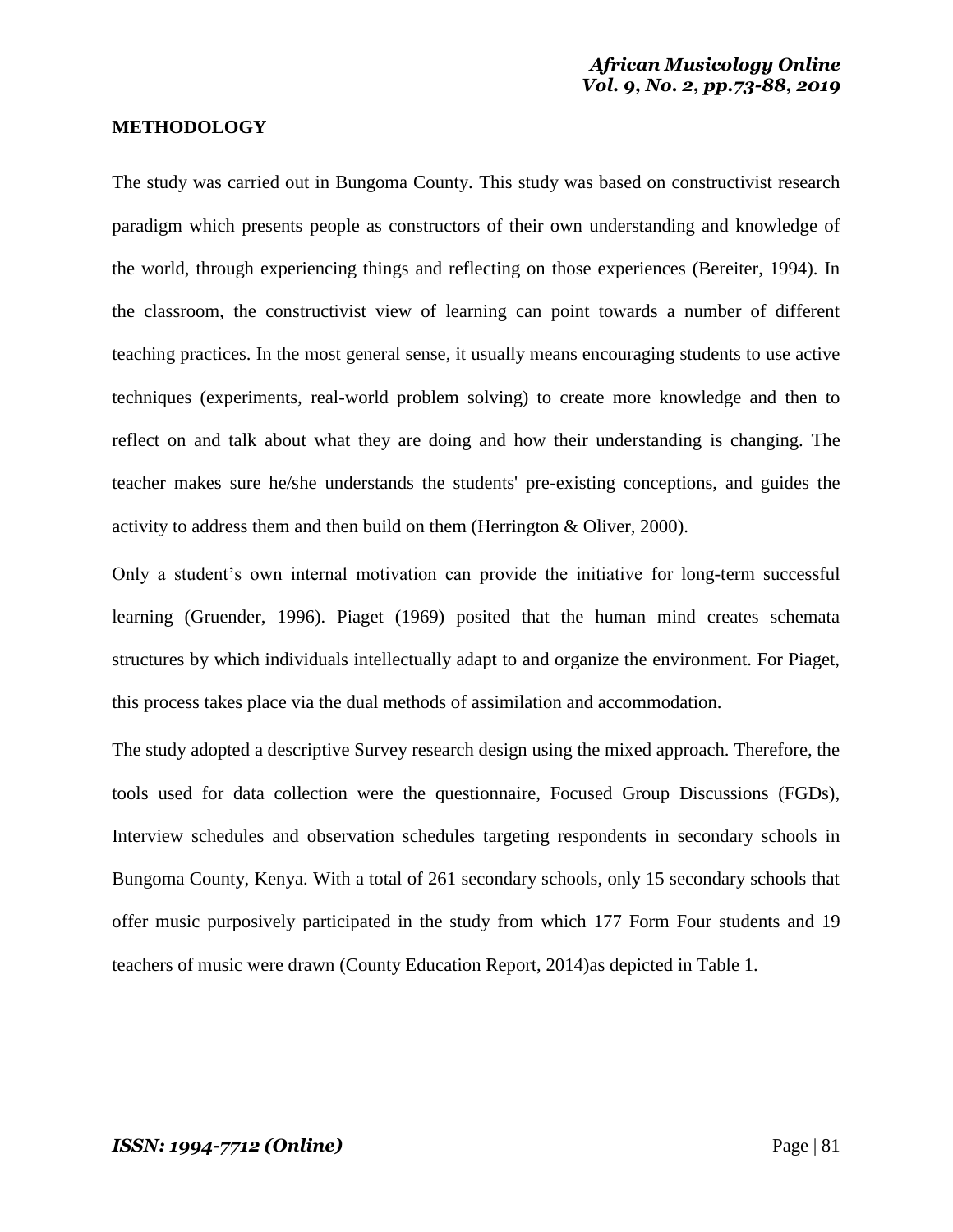| <b>Sub-County</b><br>(Stratified)                    | <b>Bungoma</b><br>West | <b>Bungoma</b><br>South | <b>KilimiliB</b><br>ungoma | <b>Webuve</b><br>West | East | <b>Bungoma Bungoma</b><br><b>North</b> | Mt.<br>Elgon | <b>Total</b> |
|------------------------------------------------------|------------------------|-------------------------|----------------------------|-----------------------|------|----------------------------------------|--------------|--------------|
| Secondary schools                                    | 30                     | 60                      | 31                         | 30                    | 51   | 51                                     | 17           | 260          |
| Purposively<br>sampled schools                       | 4                      | 2                       | $\overline{4}$             | 1                     | 2    | 1                                      | 1            | 15           |
| Students (All form<br>four in selected<br>schools)   | 55                     | 33                      | 46                         | 9                     | 16   | 10                                     | 8            | 177          |
| Teachers(Purposive<br>sampling of music<br>teachers) | 5                      | 2                       | 6                          | $\mathbf{1}$          | 3    | 1                                      | 1            | 19           |

### **Table 1. Sampling Frame**

While questionnaires and observation schedule were administered to students for data collection, other questionnaires, FGDs and personal interviews were administered to teachers. Document analysis was used to obtain data about teaching methodologies. To ascertain reliability of instruments used in this study; a pilot study was carried out in Kakamega County before the actual research. Following the data collection, analysis was done using descriptive statistics.

## **RESULTS AND DISCUSSION**

Teachers were asked to state in their opinion and observation, if their students liked music, this was purposed to be an indicator of the learners' attitudes towards practical musicianship. From the responses sourced from the 19 teachers, 68.4% of them indicated that their students had a positive attitude towards practical musicianship, while the remaining 31.6% indicated that their students had a negative attitude towards practical musicianship. A summary of the responses is presented in Figure 1.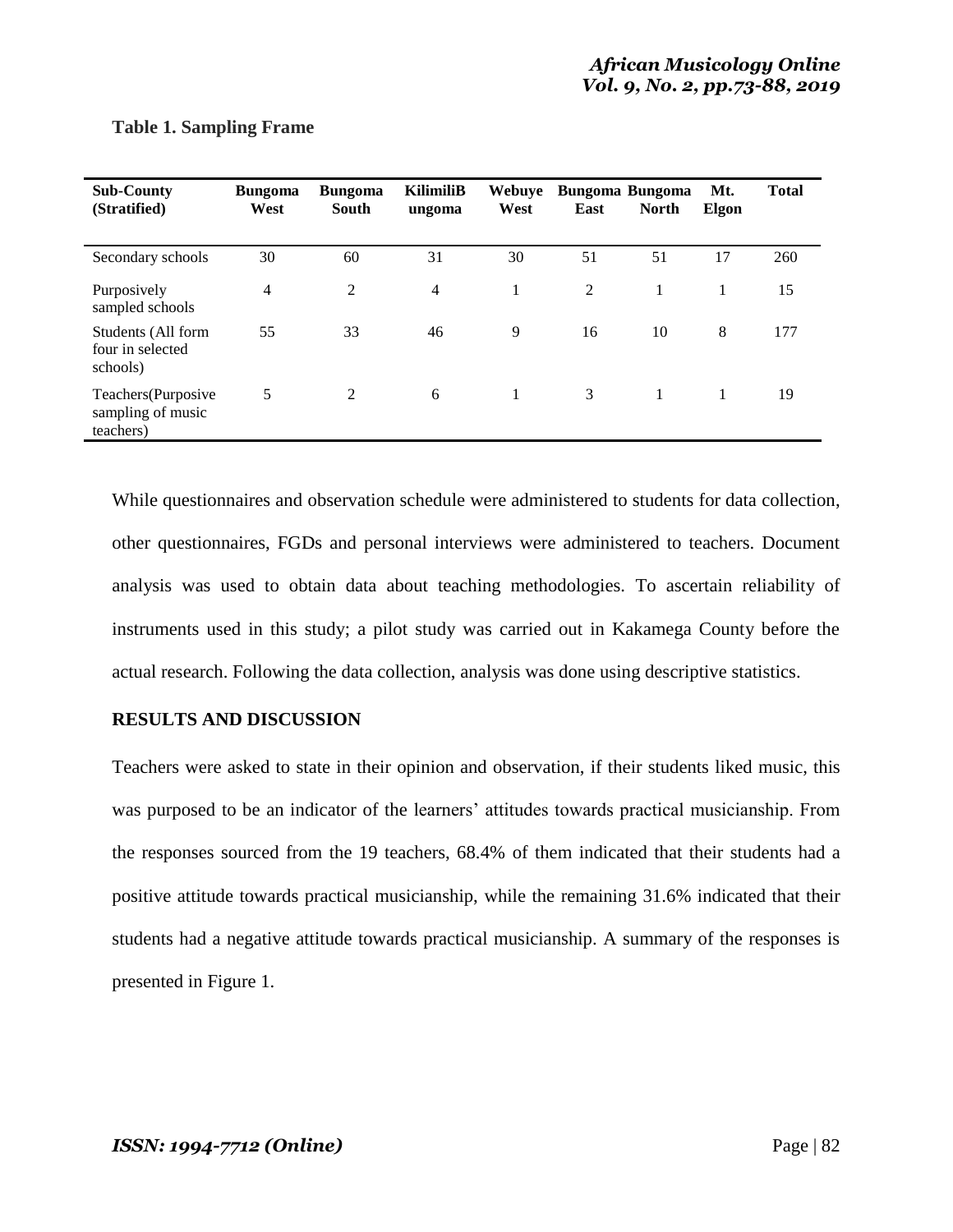

**Figure 1. Teachers' responses on students' attitude towards practical musicianship**

When further asked how they motivated their learners to develop interest in music, the teachers expressed a number of ways as summarized in Table 2. From the findings presented in Table 2, in order to motivate their learners to like music, majority of the teachers interviewed allowed their students to spend more time interacting with the available music instruments and resources as depicted by 7(36.8%). This was followed by those who considered having their students experience the exposure to performing artists 5(26.35%) with only 1(5.3%) teacher having a platform for learners to interact and perform with other learners.

**Table 2. Frequency of student motivation by teachers** 

| <b>Motivation</b>                     | <b>Frequency</b> | Percentage<br>$\mathcal{O}(6)$ |
|---------------------------------------|------------------|--------------------------------|
| More time with music instruments      |                  | 36.8                           |
| <b>Exposure to performing Artists</b> |                  | 26.3                           |
| Videos on paper popular musicians     |                  | 15.8                           |
| Performing with learners              |                  | 5.3                            |
| Rewards to Top performers             |                  | 15.8                           |
| <b>Total</b>                          | 1 U              | 100                            |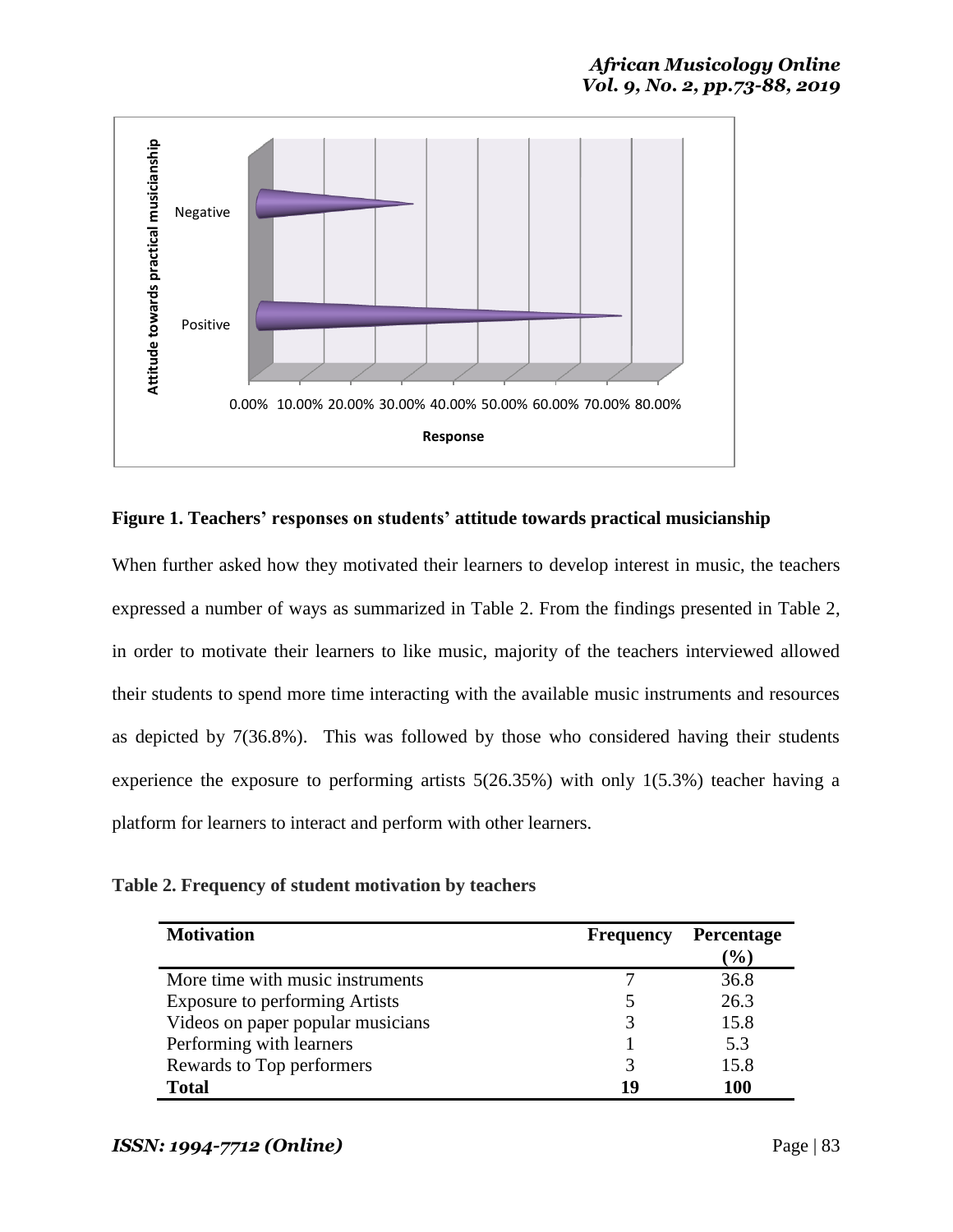In a focus group discussion that was conducted by the author to establish learner attitudes to practical musicianship, majority of the learners expressed enthusiasm and positive attitude towards practical musicianship. Majority 124 (70.3%) of the students indicated that they enjoyed the practical aspects of expressing their knowledge of music practically. The rest of the students 53 (29.7%) indicated a negative attitude towards practical musicianship. This was attributed to the fact that some students had earlier indicated that they are coerced to pick subjects for purposes of examinations. Coercion in itself is suggestive of the fact that some students may not have personally chosen the subject and therefore end up disliking it. When asked to elaborate on their responses, a student who has a positive attitude pointed out as follows:

I enjoy music…I would like to be a musician and that is why I participate in the school choir and church choir…although we have limited facilities in our school for practicing music, I have passion for Music….

It is clear that majority of the students of music like the subject and therefore their attitude towards practical musicianship can be viewed as malleable. Therefore, other factors, other than attitude are responsible for the low statistics on students taking up practical musicianship as a career.

Further responses from students" participation in musical activities outside class validate the finding that majority of the students of music had a positive attitude towards practical musicianship. However, there could be a possibility that some of the learners participate in a number of musical activities outside the class without having interest in the same, as a subject taught in class, some influence from peers or just to gain a chance to get out of school. As one of learners answered, "I just joined choir to get an opportunity to go out of schools and socialize."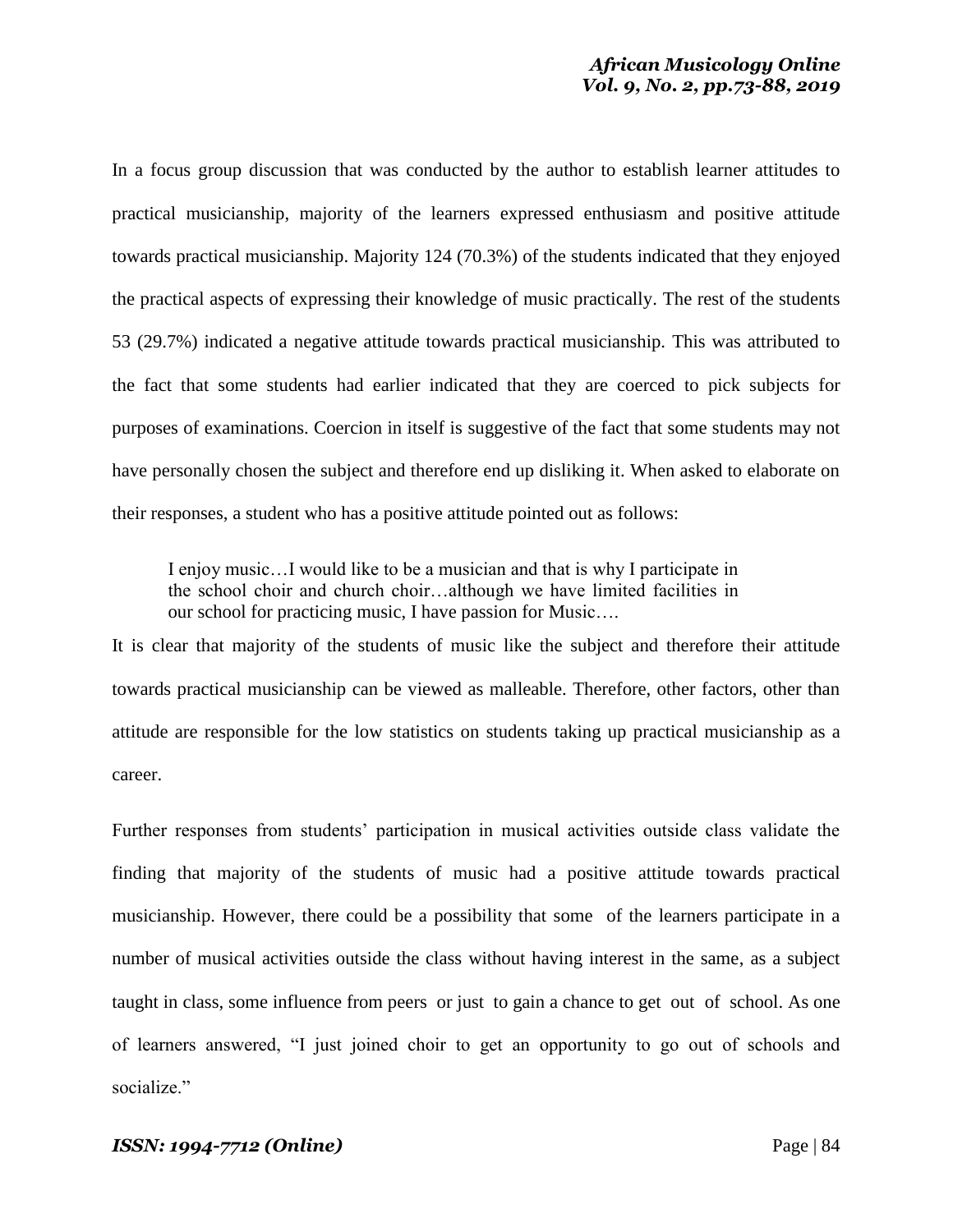## *African Musicology Online Vol. 9, No. 2, pp.73-88, 2019*

The study found out that students who can play musical instruments are indicators of those who portray positive attitude towards practical musicianship. To further establish the attitude of the learners towards music, the students were able to execute some music assignment. This finding was further collaborated by a teacher's opinion that students have a passion for practical musicianship, and that some had enrolled for music careers while others wished to be performers in future.

Bentley (2008) corroborates this finding by arguing that attitudes take is dependent upon the environment in which learners grow up and the treatments they receive from both home and school. In this case, their exposure to musical instruments is key in developing their attitude towards practical musicianship. If success in music education is based upon the construction of positive attitudes among learners, then the evaluation of these attitudes is vital. Moreover, if learners" voices can be seen as a valuable source of educational evaluation and agent for school improvement', then knowledge of learners' attitudes and their reasons for holding them may provide useful information for all involved in the educational setting, including teachers of music, head teachers, and curriculum planners (Sanderson & Savva, 2014). As the Programme for International Student Assessment (PISA, 2003) denotes, while the development of attitudes has not always been an explicit focus of teaching in schools, it is increasingly being explicitly identified as a major goal of schooling and should, therefore, also be regarded as a significant outcome of the learning process.

#### **CONCLUSION**

Most of the students of music showed a positive attitude towards practical musicianship with only a few responding negatively that their choice of the subject was not personal but was influenced by other factors other than their own liking. Coercion to choosing music as a subject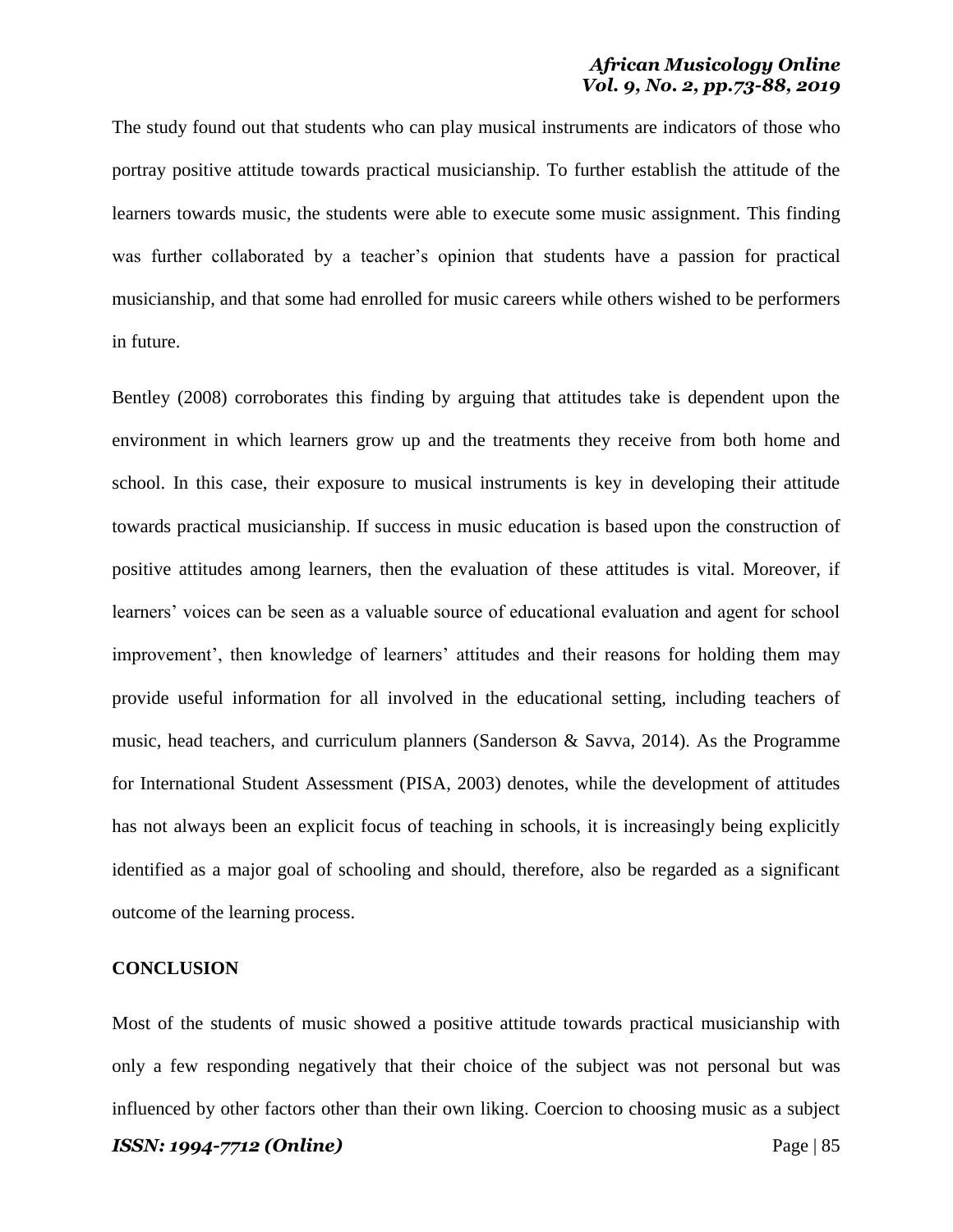was therefore an influencing factor thus a likelihood of some students to dislike the subject. The lack of interest in the subject is a contributory factor to poor performance in music education in secondary schools.

### **RECOMMENDATIONS**

It would be interesting to find out whether teachers' views and attitudes in the public secondary schools differ from those who work in private secondary schools. A similar survey study may be conducted in order to examine learners" attitudes and views towards the new music curriculum in order to cross analyze the findings with those of this study.

### **REFERENCES**

- Arasi, M. T. (2008). *Adult reflections on a high school choral music program: Perceptions of meaning and lifelong influence* (Doctoral dissertation). Available from ProQuest Dissertations and Theses database. (UMI No. 3231924)
- Atanasov, P. D. &Margetić, N. (2011). A work of art as a means of evaluating musical hearing.*Croatian Journal of Education, 13*(4), 6–26.
- Bentley, A. (2005). Music in education: a point of view. Berks: NFER: Publishing Company.
- Bentley, E. (2008). 'Good singing or a good sing song?', in Paterson, A. & Bentley, E. (eds.) *Bluebirds and crows: developing a singing culture in and out of school.* Matlock: National Association of Music Educators
- Bereiter, C. (1994). Constructivism, Socio-culturalism and Popper's World 3. *Educational Researcher*, 23 (7), 21-23.
- Brocklehurst, B. (2011). Response to music: principles of music education. London: Routledge & Kegan Paul.
- Bugaj, K. (2016). Good news in inclusive string music education. *General Music Today*, *29*(3), 30-32. doi:10.1177/1048371315625725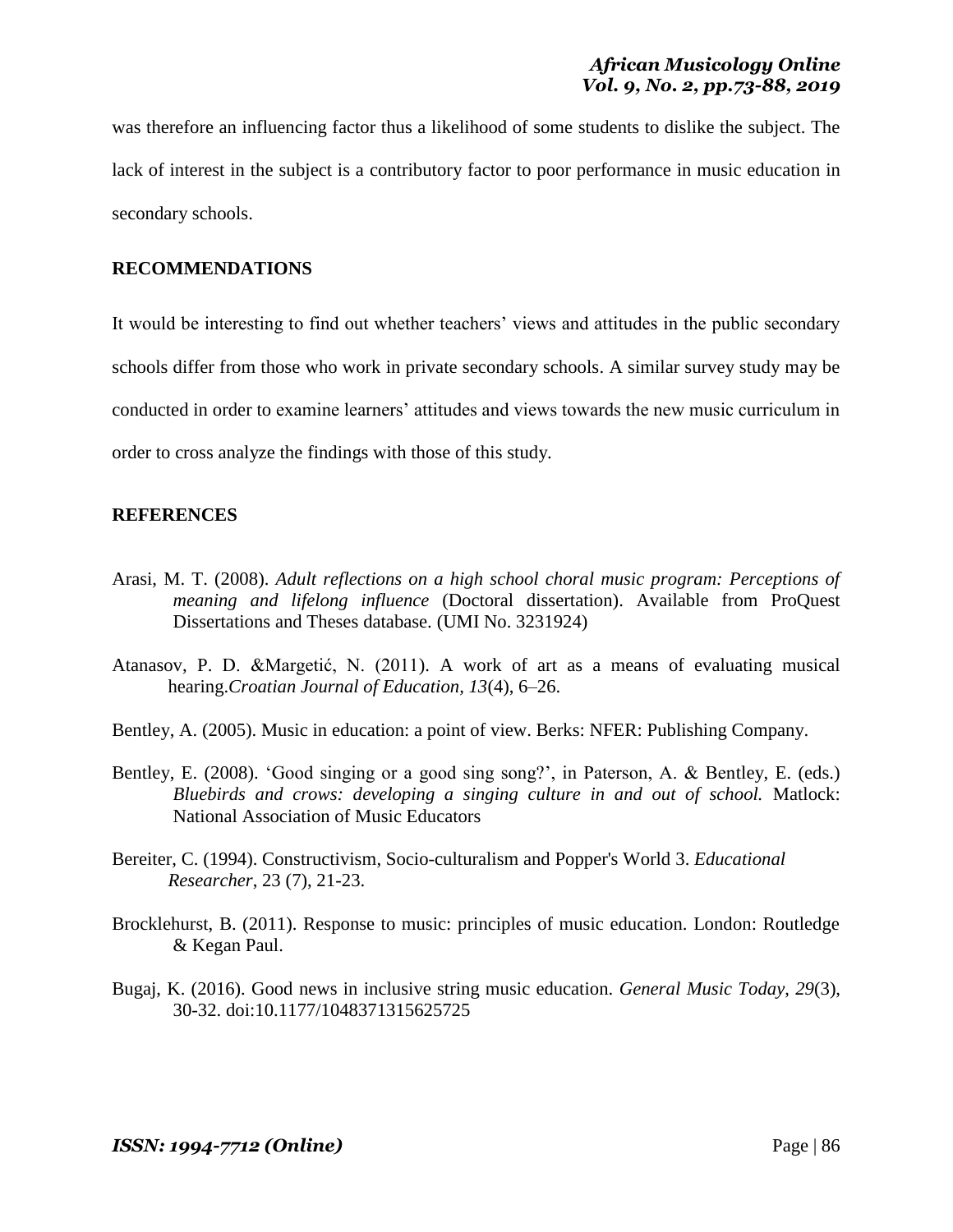- Campbell, P. S., Connell, C. & Beegle, A. (2007). Adolescents' Expressed Meanings of Music in and out of School. *Journal of Research in Music Education 55*(3), 220-236.
- Carpenter, S. R., E. G. Booth, S. Gillon, C. J. Kucharik, S. Loheide, A. S. Mase, M. Motew, J. Qiu, A. R. Rissman, J. Seifert, E. Soylu, M. Turner, and C. B. Wardropper. (2015). Plausible futures of a social-ecological system: Yahara watershed, Wisconsin, USA. *Ecology and Society 20*(2), 10. <http://dx.doi.org/10.5751/ES-07433-200210>
- Coffman, J. (2002). *Public communication campaign evaluation: An environmental scan of challenges, criticisms, practice, and opportunities.* Cambridge, MA: Harvard Family Research Project.
- Folkestad, G. (2006). Formal and informal learning situations or practices vs formal and informal ways of learning. *British Journal of Music Education, 23*(2), 135–145.
- Green, L. (2002) How popular musicians learn. Aldershot: Ashgate
- Green, L (2008) *How Popular Musicians Learn; A Way Ahead for Music Education.* England. Ashgate Publishing Company
- Gruender, D. C. (1996). "Constructivism and Learning: A Philosophical Appraisal." Educational Technology 36(3), 21-29
- Herrington, J., & Oliver, R. (2000). An instructional design framework for authentic learning [environments.](http://researchrepository.murdoch.edu.au/5251/) *Educational Technology Research and Development, 48*(3), 23-48
- Hallam, (2010). The power of music: Its impact on the intellectual, social and personal development of children and young people. *International Journal of Music Education, 28*(3), 269-289
- Jørgensen, Kristine (2008). Left in the Dark: Playing Computer Games with the Sound Turned Off. In Collins, Karen (ed.), *From Pac-Man to Pop Music*. Ashgate.
- Kaplan, M. (2006). Foundation and frontiers of music education. New York: Holt, Rinehart and Winston, Inc
- Karlsson, C. & Karlsson, S. (2009) "Not too difficult and quite modern". A study of repertoire in compulsory music education amongst 13 to 15-year-old pupils. Bachelor thesis in Music Education. ¨Orebro: School of Music, Theatre and Art, ¨Orebro University
- Lamont, A., Hargreaves, D., Marshall, N. & Tarrant, M. (2003) "Young people"s music in and out of school". British Journal of Music Education, 20(3), 1-13
- McDowell, C. (2010). An Adaptation Tool Kit for Teaching Music. TEACHING Exceptional Children Plus, 6(3) Article 3. Retrieved [date] from http://escholarship.bc.edu/education/tecplus/vol6/iss3/art3